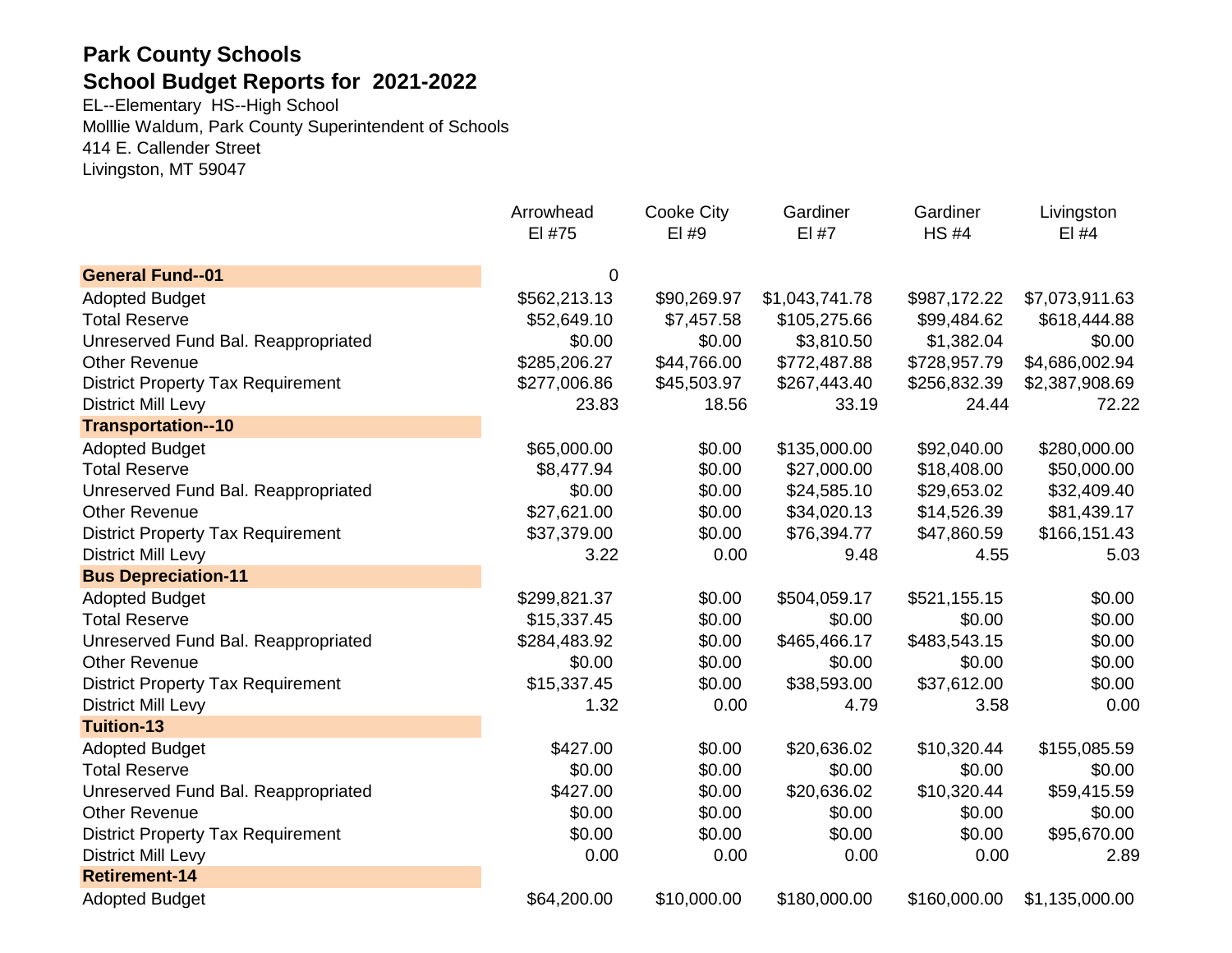| <b>Total Reserve</b>                     | \$12,840.00 | \$373.79    | \$36,000.00  | \$32,000.00  | \$196,056.40   |
|------------------------------------------|-------------|-------------|--------------|--------------|----------------|
| Unreserved Fund Bal. Reappropriated      | \$10,094.72 | \$0.00      | \$48,564.03  | \$19,144.77  | \$75,000.00    |
| <b>Other Revenue</b>                     | \$54,105.28 | \$10,000.00 | \$131,435.97 | \$140,855.23 | \$1,060,000.00 |
| <b>District Property Tax Requirement</b> | \$0.00      | \$0.00      | \$0.00       | \$0.00       | \$0.00         |
| <b>District Mill Levy</b>                | 0.00        | 0.00        | 0.00         | 0.00         | 0.00           |
| <b>Adult Ed-17</b>                       |             |             |              |              |                |
| <b>Adopted Budget</b>                    | \$0.00      | \$0.00      | \$0.00       | \$21,999.01  | \$0.00         |
| <b>Total Reserve</b>                     | \$0.00      | \$0.00      | \$0.00       | \$0.00       | \$0.00         |
| Unreserved Fund Bal. Reappropriated      | \$0.00      | \$0.00      | \$0.00       | \$21,999.01  | \$0.00         |
| <b>Other Revenue</b>                     | \$0.00      | \$0.00      | \$0.00       | \$0.00       | \$0.00         |
| <b>District Property Tax Requirement</b> | \$0.00      | \$0.00      | \$0.00       | \$0.00       | \$0.00         |
| <b>District Mill Levy</b>                | 0.00        | 0.00        | 0.00         | 0.00         | 0.00           |
| <b>Non-Operating-19</b>                  |             |             |              |              |                |
| <b>Adopted Budget</b>                    | \$0.00      | \$0.00      | \$0.00       | \$0.00       | \$0.00         |
| <b>Total Reserve</b>                     | \$0.00      | \$0.00      | \$0.00       | \$0.00       | \$0.00         |
| Unreserved Fund Bal. Reappropriated      | \$0.00      | \$0.00      | \$0.00       | \$0.00       | \$0.00         |
| <b>Other Revenue</b>                     | \$0.00      | \$0.00      | \$0.00       | \$0.00       | \$0.00         |
| <b>District Property Tax Requirement</b> | \$0.00      | \$0.00      | \$0.00       | \$0.00       | \$0.00         |
| <b>District Mill Levy</b>                | 0.00        | 0.00        | 0.00         | 0.00         | 0.00           |
| <b>Technology-28</b>                     |             |             |              |              |                |
| <b>Adopted Budget</b>                    | \$44,429.45 | \$171.59    | \$58,396.09  | \$39,001.90  | \$230,640.30   |
| <b>Total Reserve</b>                     | \$0.00      | \$0.00      | \$0.00       | \$0.00       | \$0.00         |
| Unreserved Fund Bal. Reappropriated      | \$44,063.21 | \$113.34    | \$37,844.49  | \$23,507.08  | \$126,338.31   |
| <b>Other Revenue</b>                     | \$366.24    | \$58.25     | \$551.60     | \$494.82     | \$4,301.99     |
| <b>District Property Tax Requirement</b> | \$0.00      | \$0.00      | \$20,000.00  | \$15,000.00  | \$100,000.00   |
| <b>District Mill Levy</b>                | 0.00        | 0.00        | 2.48         | 1.43         | 3.02           |
| <b>Flexibility-29</b>                    |             |             |              |              |                |
| <b>Adopted Budget</b>                    | \$14,872.58 | \$4,167.59  | \$0.00       | \$0.00       | \$159,022.29   |
| <b>Total Reserve</b>                     | \$0.00      | \$0.00      | \$0.00       | \$0.00       | \$0.00         |
| Unreserved Fund Bal. Reappropriated      | \$14,872.58 | \$4,167.59  | \$0.00       | \$0.00       | \$150,696.43   |
| <b>Other Revenue</b>                     | \$0.00      | \$0.00      | \$0.00       | \$0.00       | \$8,325.86     |
| <b>District Property Tax Requirement</b> | \$0.00      | \$0.00      | \$0.00       | \$0.00       | \$0.00         |
| District Mill Levy                       | 0.00        | 0.00        | 0.00         | 0.00         | 0.00           |
| <b>Debt Service-50</b>                   |             |             |              |              |                |
| <b>Adopted Budget</b>                    | \$0.00      | \$0.00      | \$0.00       | \$0.00       | \$0.00         |
| <b>Total Reserve</b>                     | \$0.00      | \$0.00      | \$0.00       | \$0.00       | \$0.00         |
| Unreserved Fund Bal. Reappropriated      | \$0.00      | \$0.00      | \$0.00       | \$0.00       | \$0.00         |
| <b>Other Revenue</b>                     | \$0.00      | \$0.00      | \$0.00       | \$0.00       | \$0.00         |
| <b>District Property Tax Requirement</b> | \$0.00      | \$0.00      | \$0.00       | \$0.00       | \$0.00         |
| <b>District Mill Levy</b>                | 0.00        | 0.00        | 0.00         | 0.00         | 0.00           |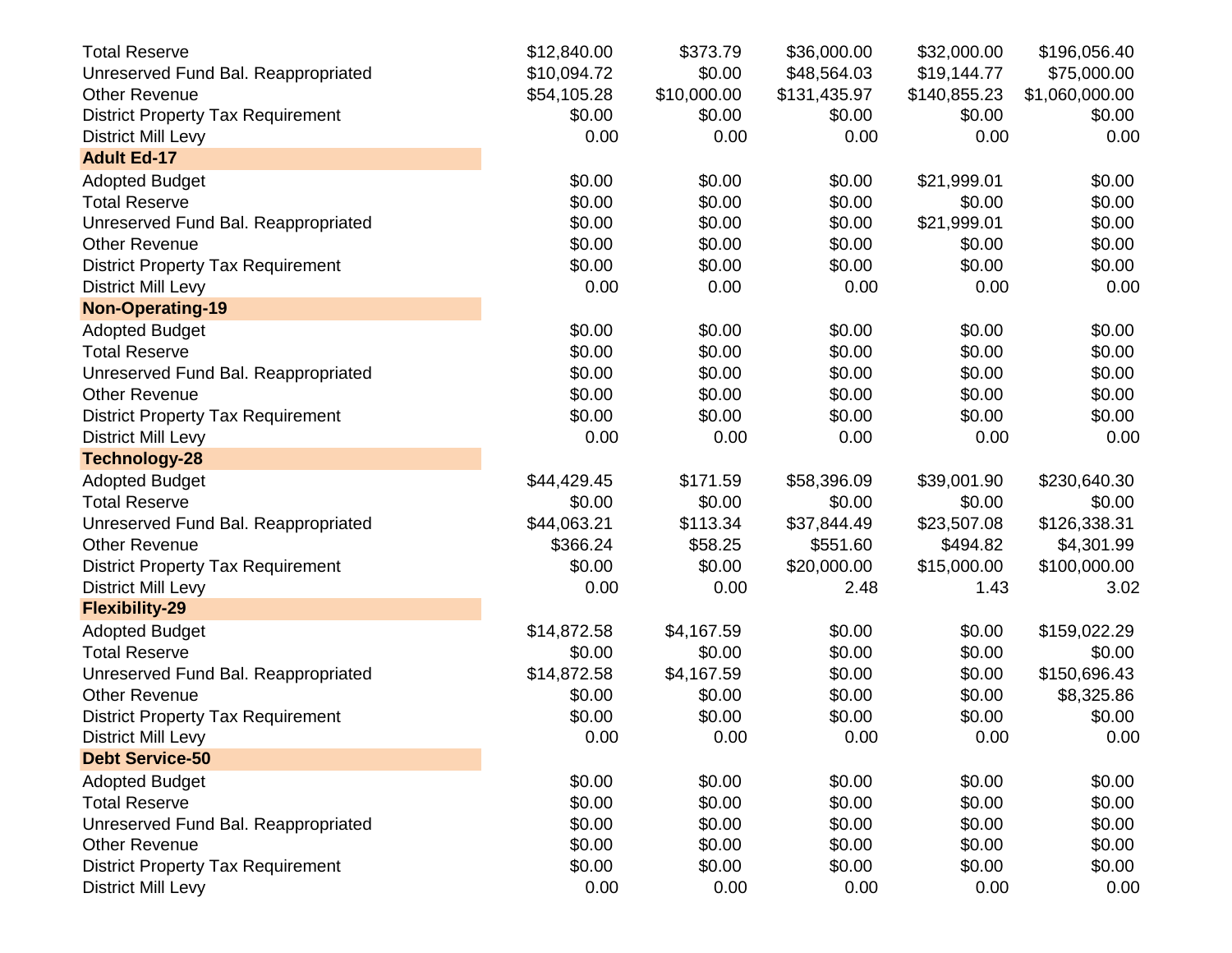|                    |                              | \$295.88   |     | \$65,065.89 |                | \$57,089.78 | \$1,148,512.89                  |
|--------------------|------------------------------|------------|-----|-------------|----------------|-------------|---------------------------------|
| \$0.00             |                              | \$0.00     |     | \$0.00      |                | \$0.00      | \$0.00                          |
|                    |                              | \$295.88   |     | \$39,165.89 |                | \$35,489.78 | \$714,212.89                    |
| \$3,075.08         |                              | \$0.00     |     | \$8,700.00  |                | \$11,500.00 | \$32,351.65                     |
| \$18,524.86        |                              | \$0.00     |     | \$17,200.00 |                | \$10,100.00 | \$401,948.35                    |
| 1.59               |                              | 0.00       |     | 2.13        |                |             | 12.16                           |
|                    |                              |            |     |             |                |             |                                 |
| \$<br>1.173.898.58 | \$                           | 104,905.03 |     |             |                |             | #############                   |
| 89,304.49          | \$.                          | 7,831.37   | S   | 168,275.66  | S              | 149,892.62  | S.<br>864,501.28                |
| 455,276.54         | \$                           | 4,576.81   | S   | 640,072.20  | \$             | 625,039.29  | \$1,158,072.62                  |
| 370,373.87         | \$.                          | 54,824.25  | \$. | 947,195.58  | \$             | 896,334.23  | \$5,872,421.61                  |
| \$<br>348,248.17   | \$                           | 45,503.97  | \$  | 419,631.17  | \$             | 367,404.98  | \$3,151,678.47                  |
| 29.96              |                              | 18.56      |     | 52.07       |                |             | 95.32                           |
|                    | \$122,935.05<br>\$101,335.11 |            |     |             | \$2,006,898.95 |             | 0.96<br>\$1,888,778.50<br>34.96 |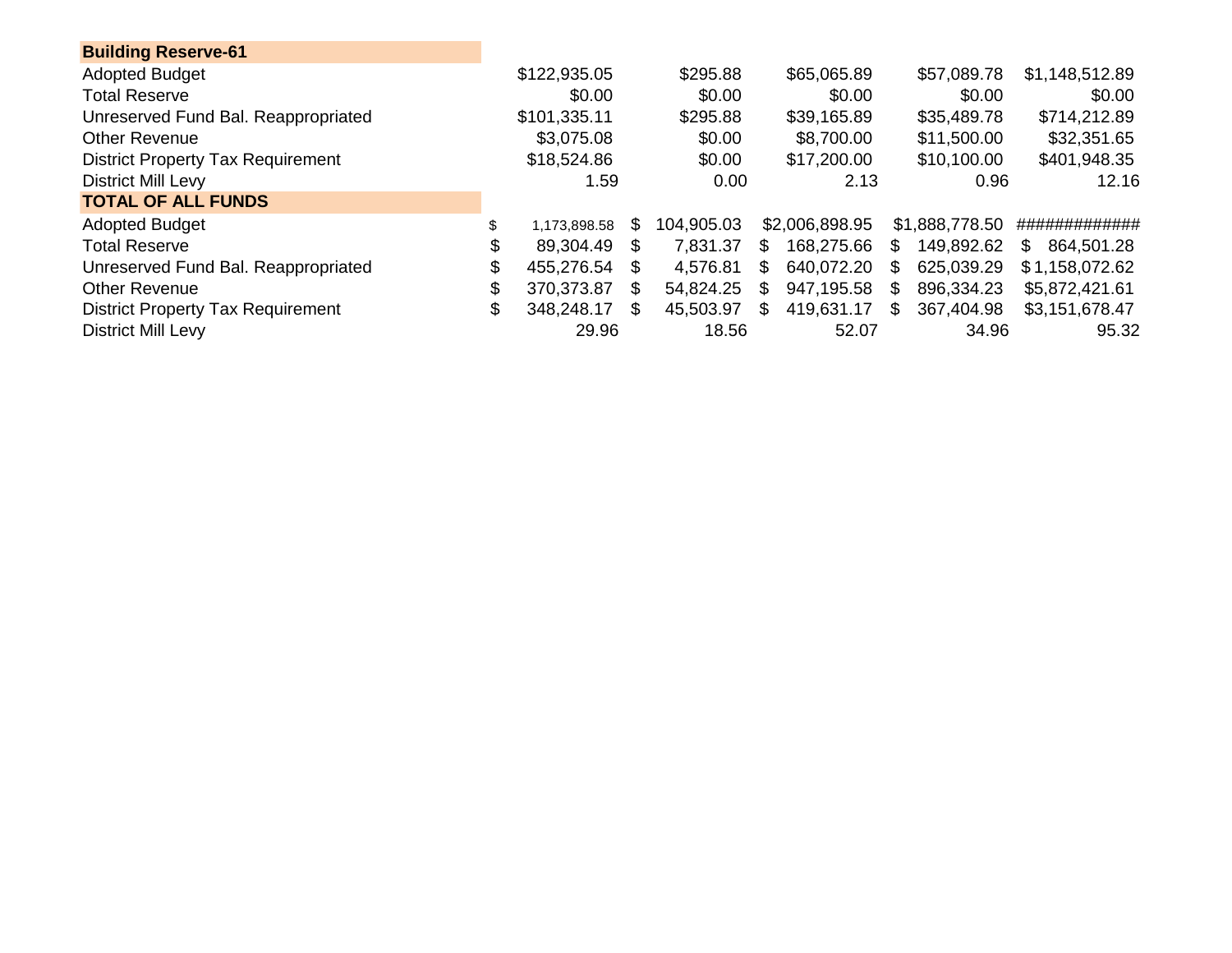| Park           | <b>Pine Creek</b> | <b>Shields Valley</b> | <b>Shields Valley</b> |
|----------------|-------------------|-----------------------|-----------------------|
| <b>HS#1</b>    | EI #19            | EI #J 12              | <b>HS#5</b>           |
|                |                   |                       |                       |
| \$3,887,824.21 | \$405,207.18      | \$1,179,220.12        | \$966,030.91          |
| \$382,301.25   | \$39,000.00       | \$119,044.32          | \$98,533.35           |
| \$0.00         | \$82.27           | \$56,542.95           | \$825.02              |
| \$2,344,003.38 | \$269,730.29      | \$671,861.56          | \$553,898.63          |
| \$1,543,820.83 | \$135,394.62      | \$450,815.61          | \$411,307.26          |
| 32.45          | 46.85             | 57.89                 | 62.96                 |
| \$542,516.54   | \$1,840.55        | \$225,000.00          | \$101,000.00          |
| \$97,000.00    | \$0.00            | \$45,000.00           | \$20,200.00           |
| \$81,687.17    | \$1,840.55        | \$28,751.22           | \$3,916.28            |
| \$320,829.37   | \$0.00            | \$75,680.00           | \$31,954.00           |
| \$140,000.00   | \$0.00            | \$120,568.78          | \$65,129.72           |
| 2.94           | 0.00              | 15.48                 | 9.97                  |
| \$221,176.92   | \$58,865.77       | \$56,905.44           | \$0.00                |
| \$0.00         | \$0.00            | \$0.00                | \$0.00                |
| \$101,176.92   | \$55,095.77       | \$35,445.44           | \$0.00                |
| \$0.00         | \$0.00            | \$0.00                | \$0.00                |
| \$120,000.00   | \$3,800.00        | \$21,460.00           | \$0.00                |
| 2.52           | 1.31              | 2.76                  | 0.00                  |
| \$111,076.58   | \$3,600.95        | \$10,000.00           | \$10,000.00           |
| \$0.00         | \$0.00            | \$0.00                | \$0.00                |
| \$49,076.58    | \$3,600.95        | \$0.00                | \$0.00                |
| \$0.00         | \$0.00            | \$0.00                | \$0.00                |
| \$62,000.00    | \$0.00            | \$10,000.00           | \$10,000.00           |
| 1.3            | 0.00              | 1.28                  | 1.53                  |
| \$680,000.00   | \$38,000.00       | \$160,000.00          | \$101,000.00          |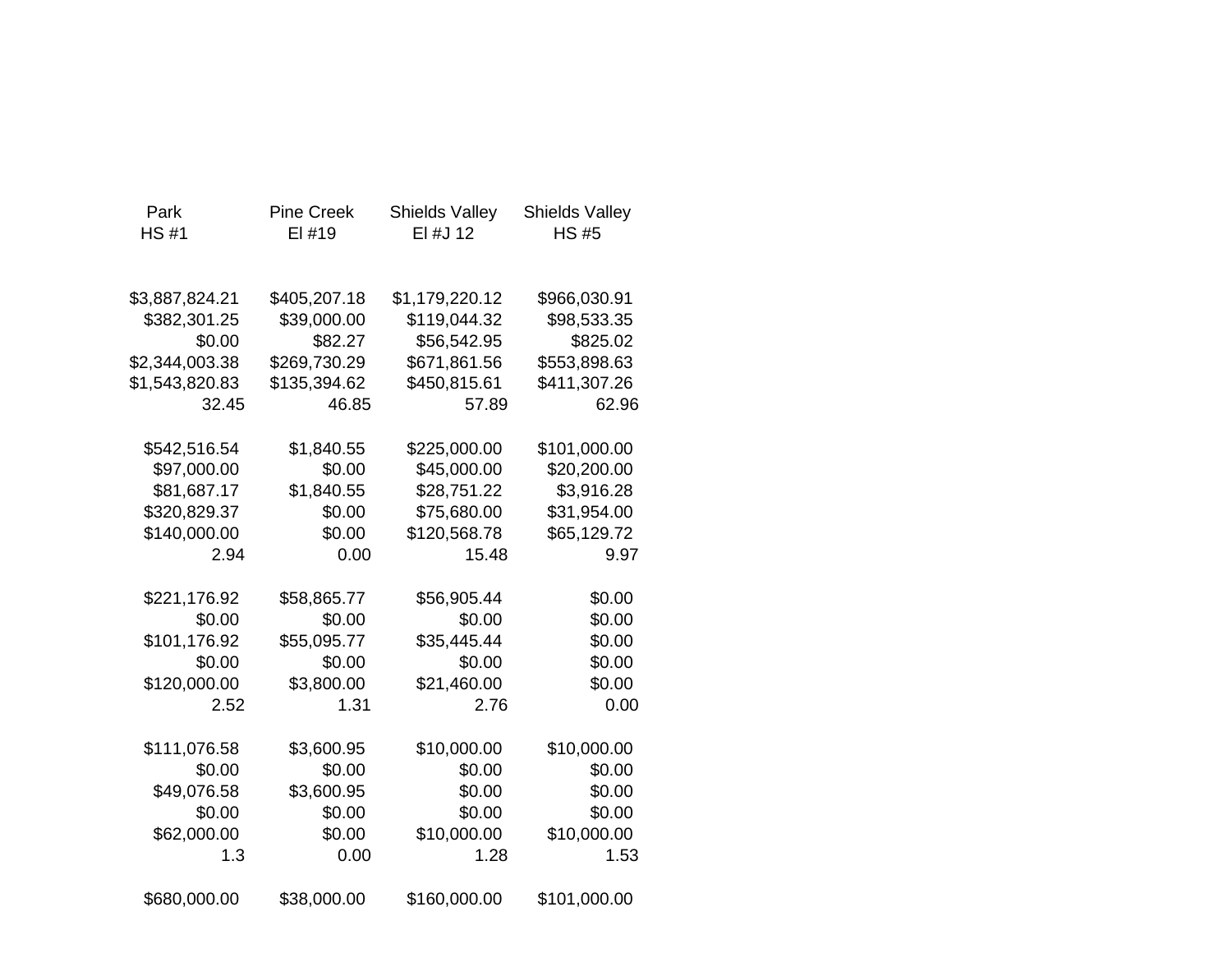| \$119,742.18 | \$7,600.00  | \$32,000.00  | \$7,054.94   |
|--------------|-------------|--------------|--------------|
| \$45,000.00  | \$2,595.11  | \$39,538.51  | \$0.00       |
| \$635,000.00 | \$35,404.89 | \$120,461.49 | \$101,000.00 |
| \$0.00       | \$0.00      | \$0.00       | \$0.00       |
| 0.00         | 0.00        | 0.00         | 0.00         |
|              |             |              |              |
| \$60,170.84  | \$4,427.64  | \$3,000.00   | \$6,192.15   |
| \$9,000.00   | \$0.00      | \$0.00       | \$0.00       |
| \$1,845.84   | \$4,427.64  | \$791.89     | \$4,192.15   |
| \$20,000.00  | \$0.00      | \$0.00       | \$0.00       |
| \$38,325.00  | \$0.00      | \$2,208.11   | \$2,000.00   |
| 0.81         | 0.00        | 0.28         | 0.31         |
| \$0.00       | \$0.00      | \$0.00       | \$0.00       |
| \$0.00       | \$0.00      | \$0.00       | \$0.00       |
| \$0.00       | \$0.00      | \$0.00       | \$0.00       |
| \$0.00       | \$0.00      | \$0.00       | \$0.00       |
| \$0.00       | \$0.00      | \$0.00       | \$0.00       |
| 0.00         | 0.00        | 0.00         | 0.00         |
| \$144,996.95 | \$13,928.72 | \$23,646.40  | \$60,733.15  |
| \$0.00       | \$0.00      | \$0.00       | \$0.00       |
| \$42,651.69  | \$13,650.80 | \$2,943.32   | \$30,232.52  |
| \$2,345.26   | \$277.92    | \$703.08     | \$500.63     |
| \$100,000.00 | \$0.00      | \$20,000.00  | \$30,000.00  |
| 2.1          | 0.00        | 2.57         | 4.59         |
| \$442,470.40 | \$408.38    | \$9.01       | \$6.07       |
| \$0.00       | \$0.00      | \$0.00       | \$0.00       |
| \$417,351.18 | \$401.38    | \$9.01       | \$6.07       |
| \$25,119.22  | \$0.00      | \$0.00       | \$0.00       |
| \$0.00       | \$0.00      | \$0.00       | \$0.00       |
| 0.00         | 0.00        | 0.00         | 0.00         |
| \$0.00       | \$0.00      | \$0.00       | \$0.00       |
| \$0.00       | \$0.00      | \$0.00       | \$0.00       |
| \$0.00       | \$0.00      | \$0.00       | \$0.00       |
| \$0.00       | \$0.00      | \$0.00       | \$0.00       |
| \$0.00       | \$0.00      | \$0.00       | \$0.00       |
| 0            | 0.00        | 0            | 0            |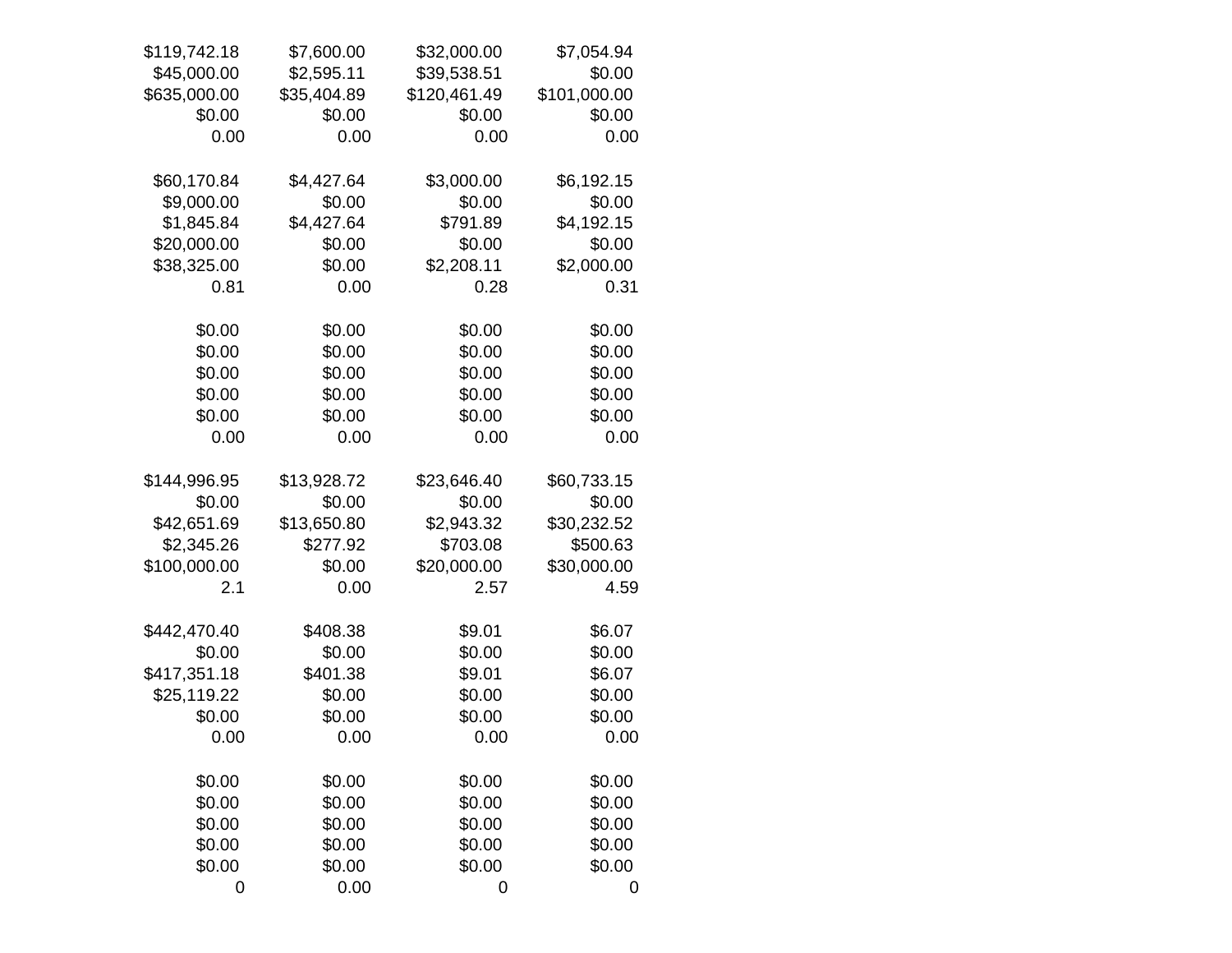|                    |    |              |    | \$88,793.49    |    |                |  |
|--------------------|----|--------------|----|----------------|----|----------------|--|
| \$360,743.51       |    | \$0.00       |    |                |    | \$128,534.42   |  |
| \$0.00             |    | \$0.00       |    | \$0.00         |    | \$0.00         |  |
| \$301,243.51       |    | \$0.00       |    | \$60,591.04    |    | \$107,334.42   |  |
| \$9,076.27         |    | \$0.00       |    | \$10,202.45    |    | \$10,600.00    |  |
| \$50,423.73        |    | \$0.00       |    | \$18,000.00    |    |                |  |
| 1.06               |    | 0.00         |    | 2.31           |    | 1.62           |  |
|                    |    |              |    |                |    |                |  |
| \$6,450,975.95     |    | \$526,279.19 |    | \$1,746,574.46 |    | \$1,373,496.70 |  |
| \$<br>608,043.43   | \$ | 46,600.00    | \$ | 196,044.32     | \$ | 125,788.29     |  |
| \$<br>1,040,032.89 | \$ | 81,694.47    | \$ | 224,613.38     | \$ | 146,506.46     |  |
| \$3,356,373.50     | \$ | 305,413.10   | \$ | 878,908.58     | \$ | 697,953.26     |  |
| \$2,054,569.56     | S  | 139,194.62   | \$ | 643,052.50     | \$ | 529,036.98     |  |
| 43.18              |    | 48.16        |    | 82.57          |    | 80.98          |  |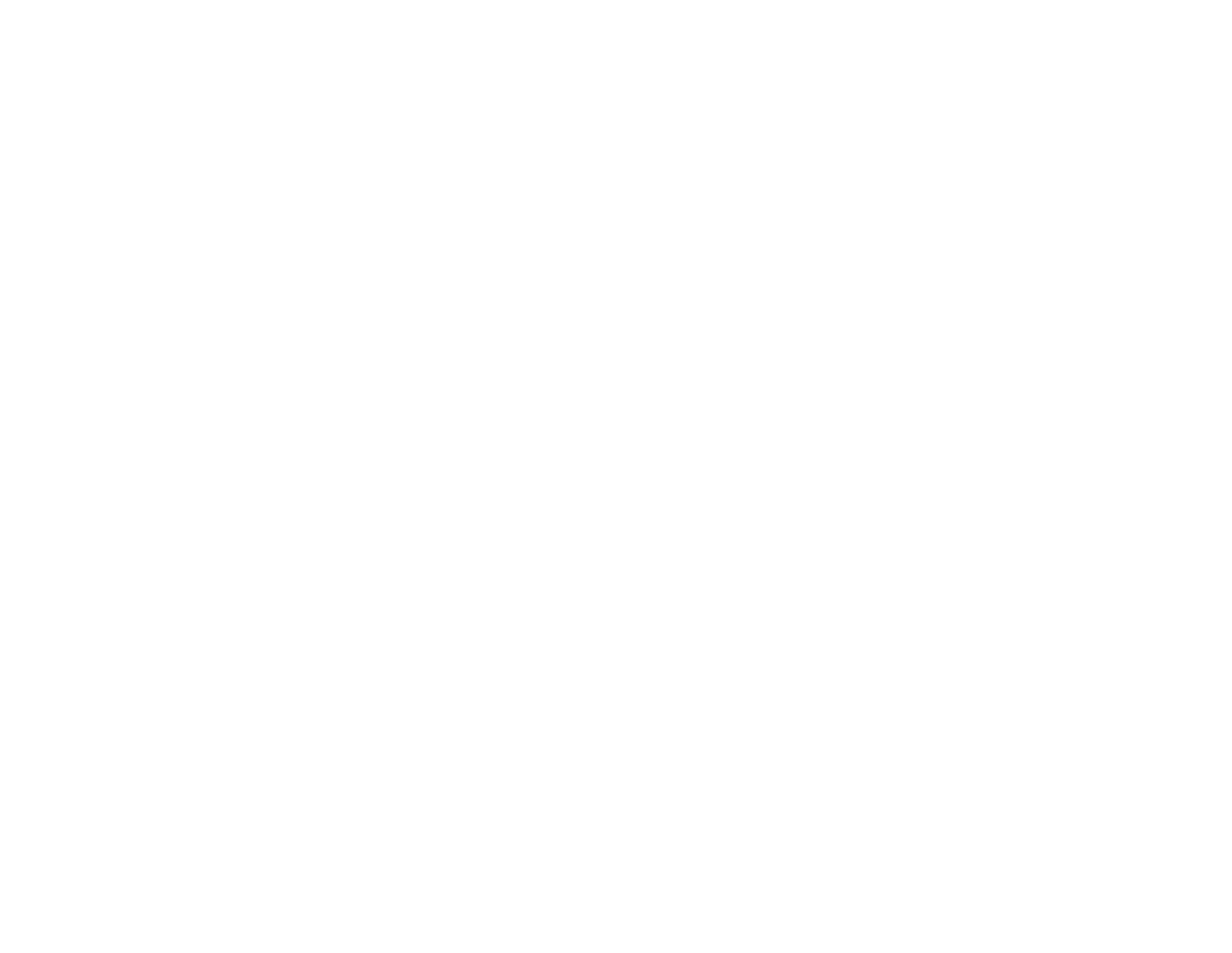## a sa kabilang sa kabilang sa mga bayang sa mga bayang sa mga bayang sa mga bayang sa mga bayang sa mga bayang<br>Mga bayang sa mga bayang sa mga bayang sa mga bayang sa mga bayang sa mga bayang sa mga bayang sa mga bayang s a sa kabilang sa kalawang sa kalawang sa kalawang sa kalawang sa kalawang sa kalawang sa kalawang sa kalawang <br>Mga kalawang sa kalawang sa kalawang sa kalawang sa kalawang sa kalawang sa kalawang sa kalawang sa kalawang s

a sa kacamatan ing Kabupatèn Kabupatèn Kabupatèn Kabupatèn Kabupatèn Kabupatèn Kabupatèn Kabupatèn Kabupatèn K

and the control of the control of the control of the control of the control of the control of the control of the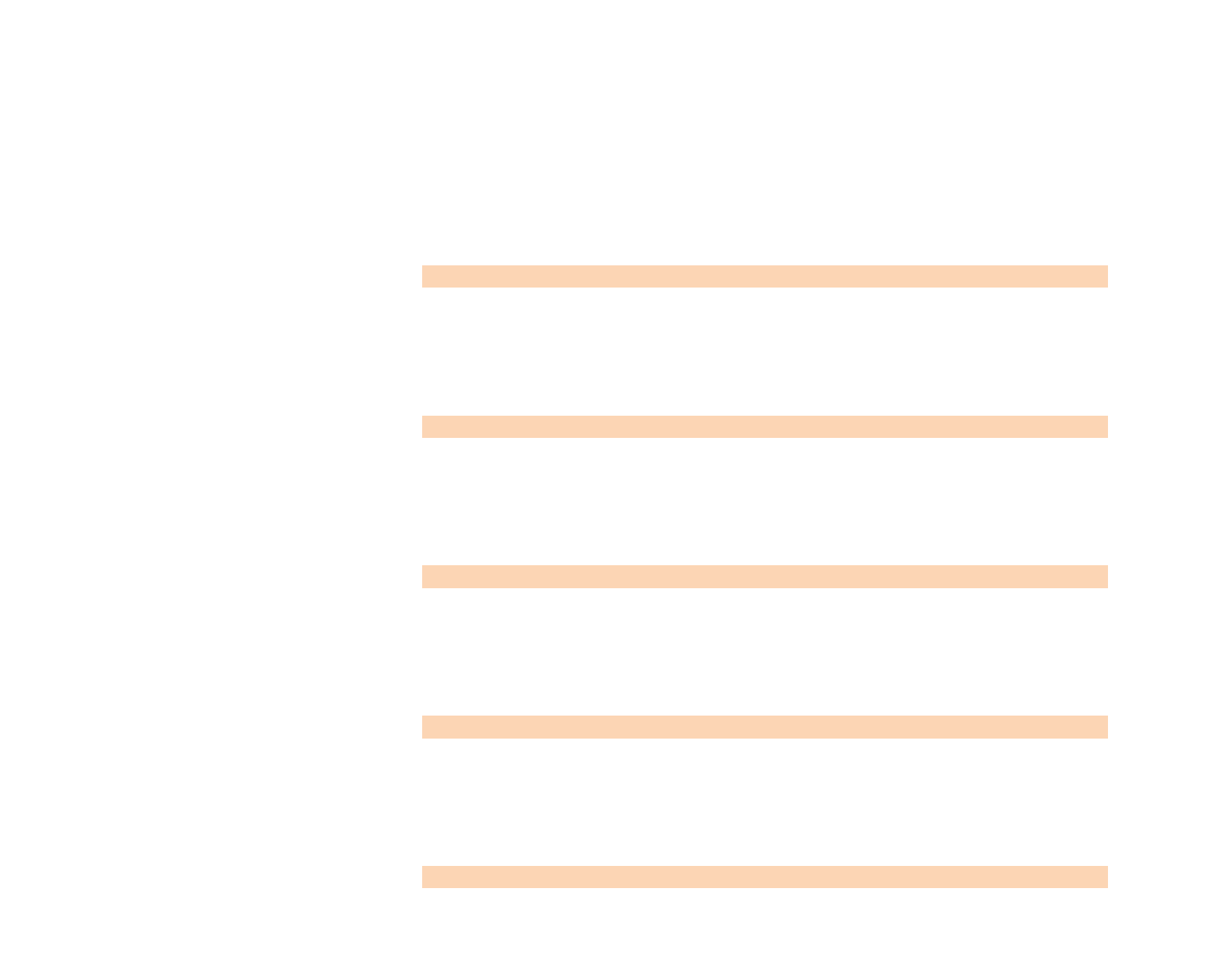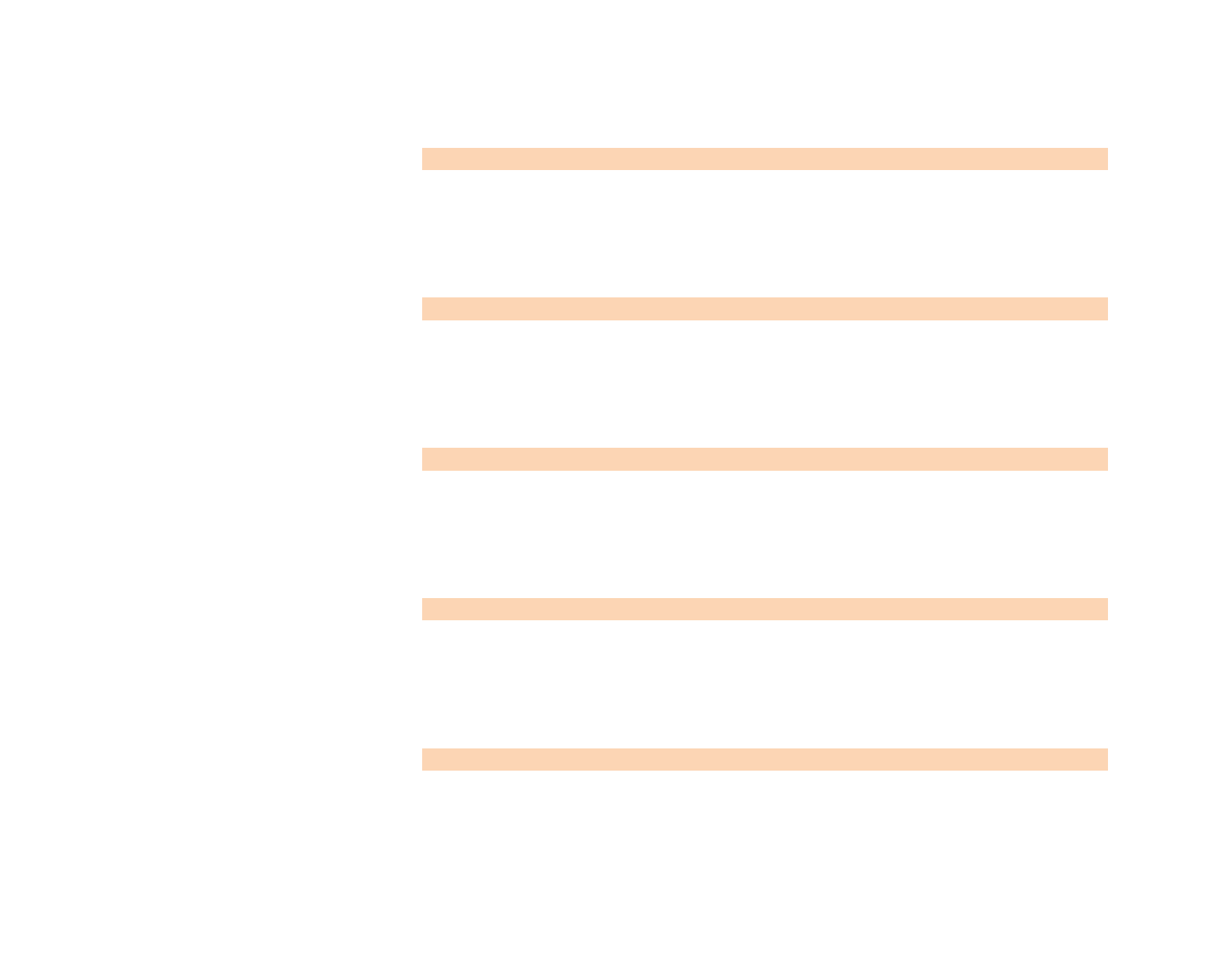## a sa mga bangay na mga bangay na mga bangay ng mga bangay ng mga bangay ng mga bangay ng mga bangay ng mga ban

a sa kabilang pangalang sa pangalang na pangalang na pangalang na pangalang na pangalang na pangalang na panga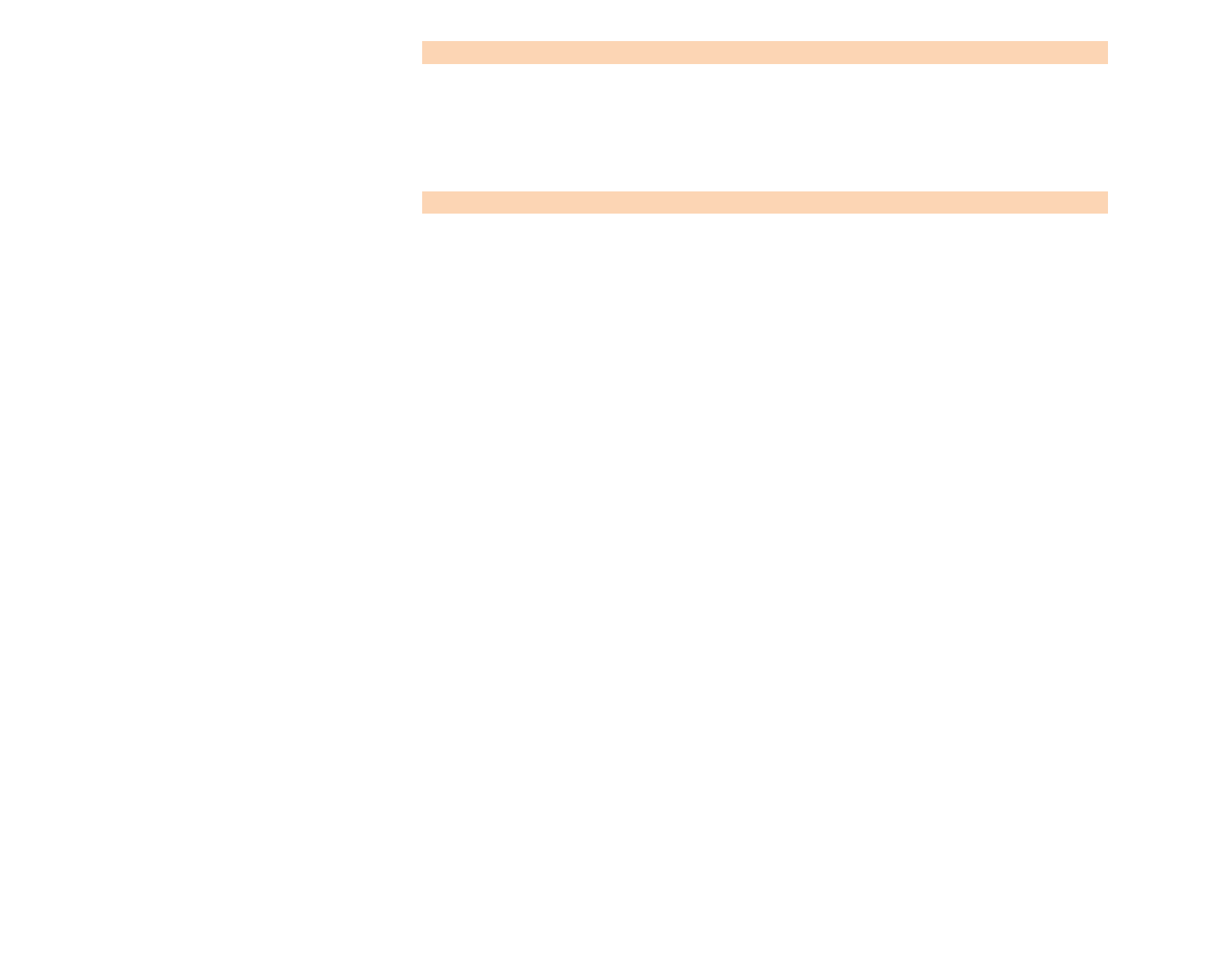a sa karang sa kalawang kalawang sa karang sa karang sa karang sa karang sa karang sa karang sa karang sa kara<br>Karang sa karang sa karang sa karang sa karang sa karang sa karang sa karang sa karang sa karang sa karang sa **Contract Contract Contract Contract**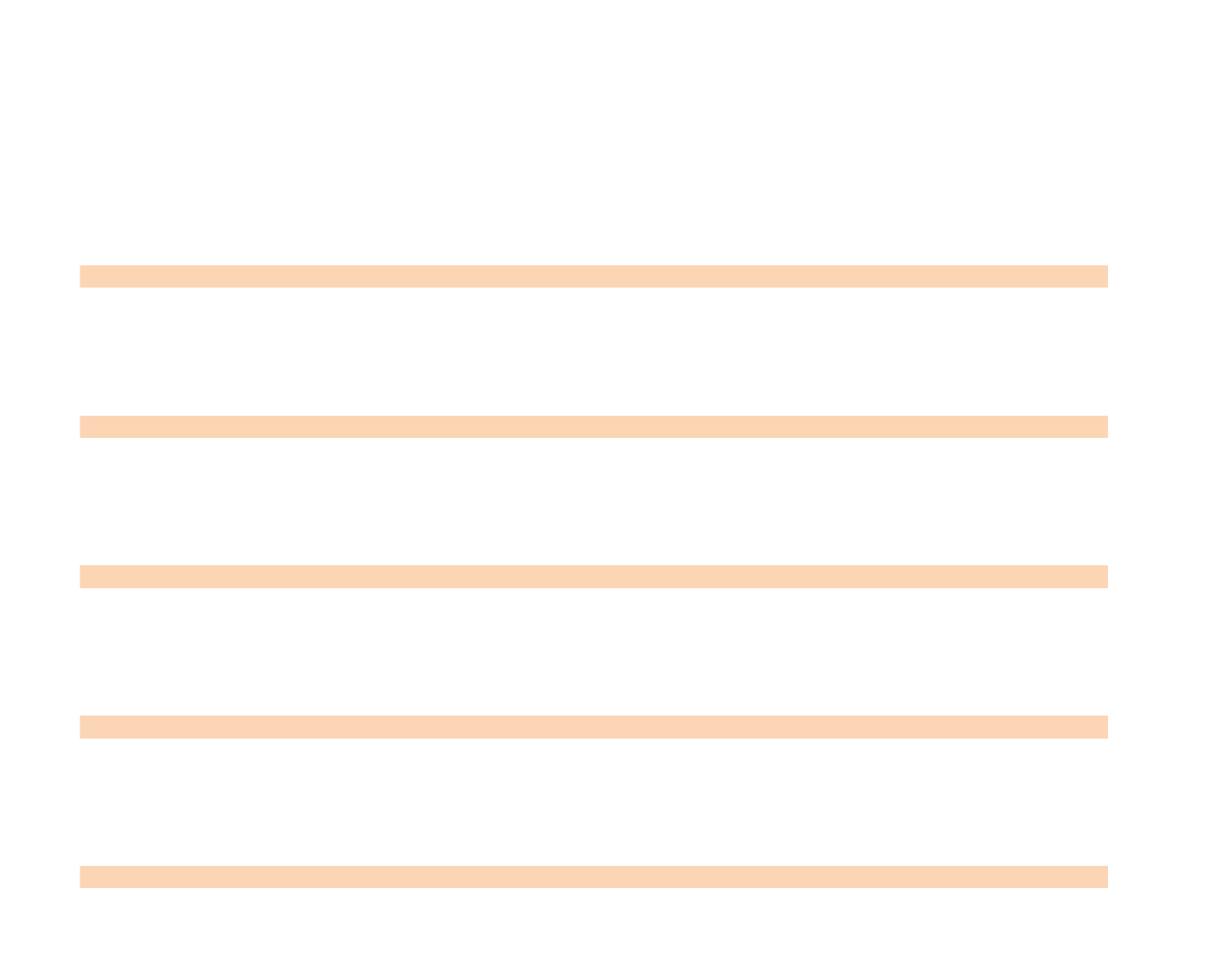,一个人的人,一个人的人,一个人的人,一个人的人,一个人的人,一个人的人,一个人的人,一个人的人,一个人的人,一个人的人,一个人的人,一个人的人,一个人的人,一个<br>第128章 第128章 第128章 第128章 第128章 第128章 第128章 第128章 第128章 第128章 第128章 第128章 第128章 第12